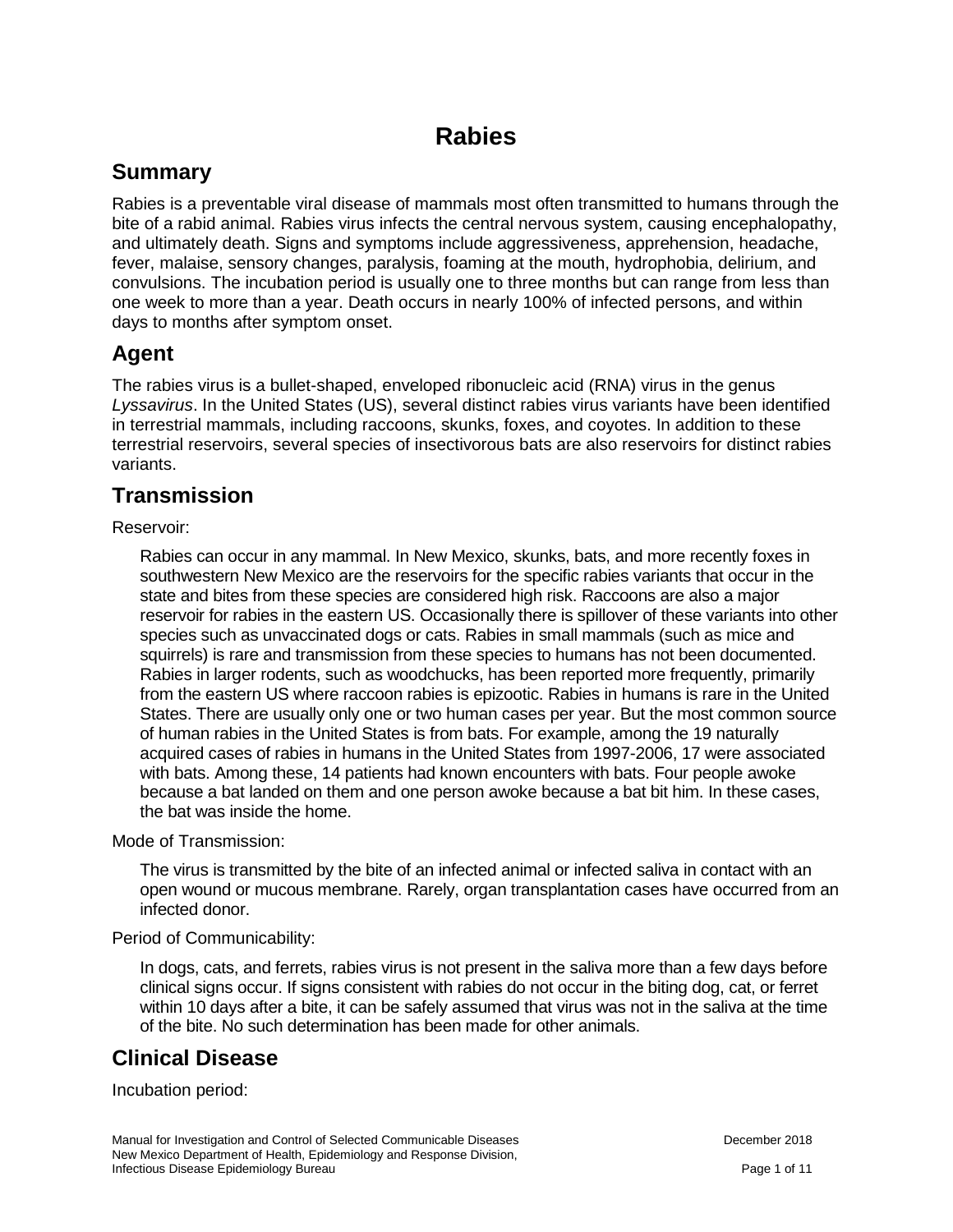In humans, the average incubation is one to three months but ranges from less than one week to more than one year.

Illness:

The first signs of rabies in humans may be nonspecific flu-like signs; malaise, fever, or headache, which may last for days. There may be discomfort or paresthesia at the site of exposure (bite), progressing within days to signs and symptoms of cerebral dysfunction, apprehension, aggressiveness, confusion, agitation, foaming at the mouth, hydrophobia, delirium, hallucinations, insomnia, and paralysis. The acute neurologic manifestation of disease typically ends after 10 days. Once clinical signs of rabies appear, the disease is nearly always fatal.

## **Diagnosis**

- Definitive diagnosis of rabies for animal species can be made through a test of brain tissue by fluorescent antibody (FA) available at the New Mexico Department of Health Scientific Laboratory Division (SLD) in Albuquerque, 505-383-9124. See Appendix A for guidelines for head submission. According to state law, any biting wild animal other than a dog, cat, or ferret must be euthanized and submitted for laboratory testing if it cannot be proven that it was born and raised in captivity, and never had a chance to come in contact with another wild animal. Local animal control should consult with the Epidemiology and Response Division (ERD) at 505-827-0006 to determine if an animal needs to be euthanized and tested.
- Antemortem testing in humans requires several tests for confirmation. Tests are performed on samples of saliva, serum, spinal fluid, and skin biopsies of hair follicles at the nape of the neck. For suspected human cases, the physician should contact ERD for assistance in having samples sent to the Centers for Disease Control and Prevention (CDC) for testing.
- Animal Quarantine. Definitive diagnosis for dogs, cats, and ferrets can also be made through quarantine for 10 days after the bite. Definitive diagnosis for wild animals cannot be made through quarantine, and thus quarantine is not recommended for wild animals. Bites from horses and other livestock are evaluated on a case-by-case basis. If the livestock is acting normal and has no history of exposure to a rabid animal, it is usually recommended that the animal be quarantined and watched for 30 days. If it shows signs of rabies during the 30-day quarantine period, it is euthanized immediately, and the brain sent to SLD for testing. Quarantines are instituted using the procedures given in Appendix B**.**
- The risk of rabies can be estimated based on the health and behavior of the biting animal, vaccination status of the animal if appropriate, the amount of rabies in the species and geographic area, and on the circumstances of the bite situation. ERD should be consulted in all of these situations. See Appendix C for guidelines used in estimating the chances of an animal being rabid.
- SLD immediately reports animals that test positive for rabies to the submitter and to ERD. For negative rabies results, SLD phones the results within 24 hours to the submitter. The submitter, in turn, needs to notify other interested parties such as the bite victim, animal control officer, physician, veterinarian, or local health office.

## **Prophylaxis**

1. How to Manage Persons Exposed to Potentially Rabid Animals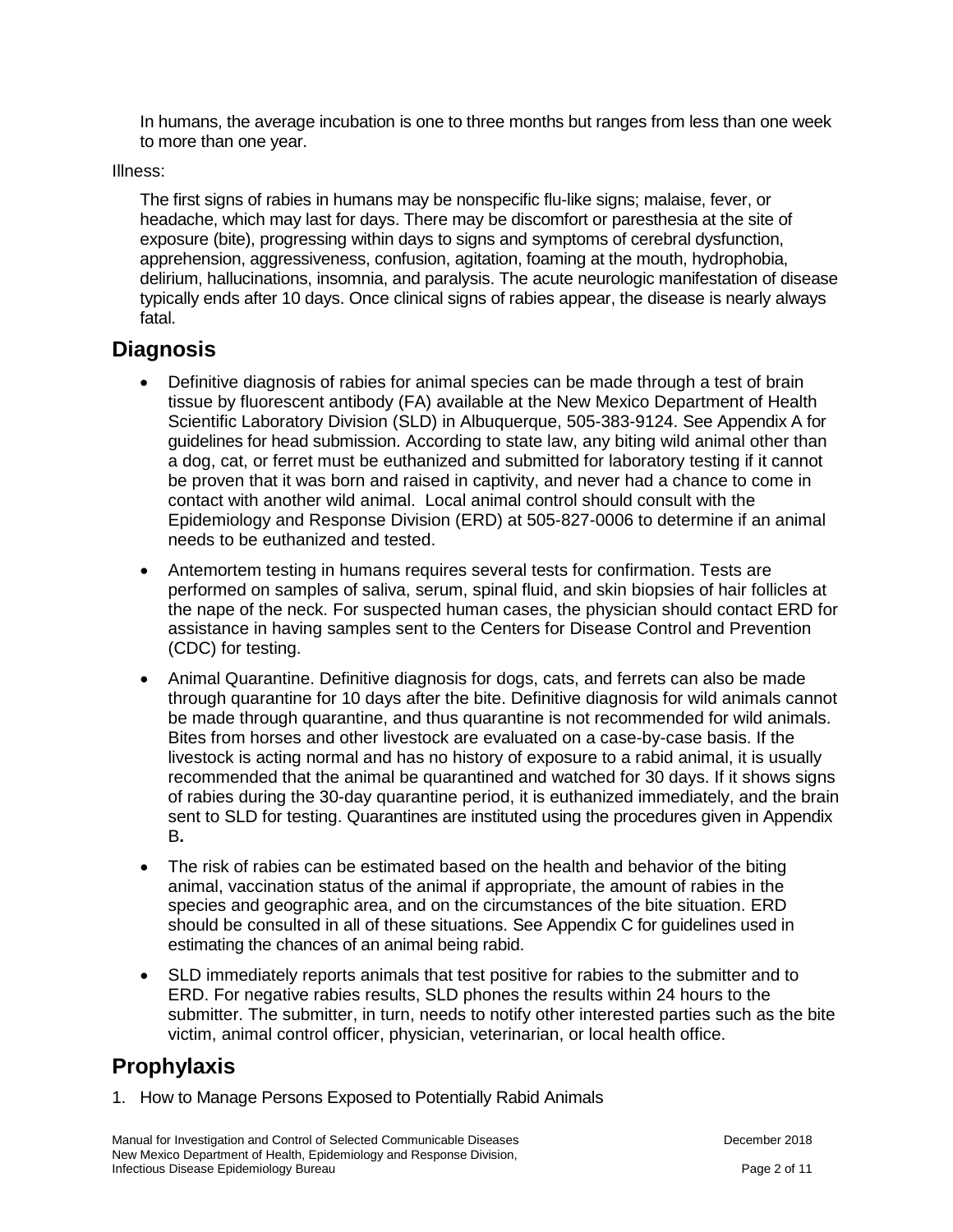1.1. Bite exposure: State law requires anyone aware of an animal bite, including physicians, health offices, veterinarians, and the general public, to report them immediately to their local animal control office with a complete description of the biting animal and circumstances of bite. Bites from rodents or rabbits are extremely low risk for rabies and typically no investigation is conducted unless unusual circumstances exist (the animal was in contact with a known rabid animal and is exhibiting signs of rabies). Rodents and rabbits have not been documented to transmit rabies to humans.

1.1.a Wounds should be washed thoroughly to reduce potential rabies virus presence. Antibiotics may be considered for prevention or treatment of bacterial infection. The need for tetanus vaccine update or prophylaxis should be evaluated. Vaccination history of biting pets should be verified with veterinarians.

1.1.b If the biting animal has escaped, animal control should search for it in order for definitive determination of rabies status to be made by quarantine or laboratory testing. Due to the low risk of rabies in cats and dogs in New Mexico, animal control should be given 72 hours to search for a cat or dog. However, the search for an escaped biting animal should not continue for more than seven days after the date of the bite, at which time a decision whether to prophylax or not should be made. Rabies prophylaxis should be initiated within 24-48 hours of a high-risk bite situation (skunk, bat or other rabid acting animal), but can wait a few days for a low risk bite situation. A high-risk bite situation involving a head wound should have rabies prophylaxis initiated as soon as possible. ERD should be consulted to assist in determination of level of risk.

1.1.c The decision regarding prophylaxis of a bite victim in order to prevent development of rabies is made by the patient and personal physician, after consultation with the ERD. Recommendations for or against prophylaxis will be made based on the likelihood of rabies virus transmission. Rabies vaccine and immune globulin are available in New Mexico from the NMDOH Pharmacy through an order placed by ERD. A bill will be sent to the patient with the biologicals. Insurance information is also collected for the patient. Some hospitals carry their own supply of rabies vaccine and immune globulin in their pharmacy. The vaccine and immune globulin must be administered under the supervision of a physician (see prophylaxis regimen below).

1.2. Non-bite exposures: Rabies prophylaxis should be given to a person whose open wounds or mucous membranes come in contact with the saliva or neural tissue of a laboratory confirmed or suspected rabid dog or cat (see Appendix C). Prophylaxis should also be given for such contact with a skunk, bat or fox which is tested as rabies positive or cannot be tested. People usually know when they are bitten by a bat. However, because bats have small teeth which may leave marks that are not easily seen, there are situations involving bats which may be considered non-bite exposures, such as:

1.2.a A person awakens to find a bat in the room.

1.2.b A bat is in a room near an unattended young child or mentally impaired or intoxicated individual.

In these situations, the bat should be caught by an animal control officer and sent in for testing. If the bat escapes or cannot be tested, then post-exposure prophylaxis may be indicated and ERD should be consulted.

2. Prophylactic regimen: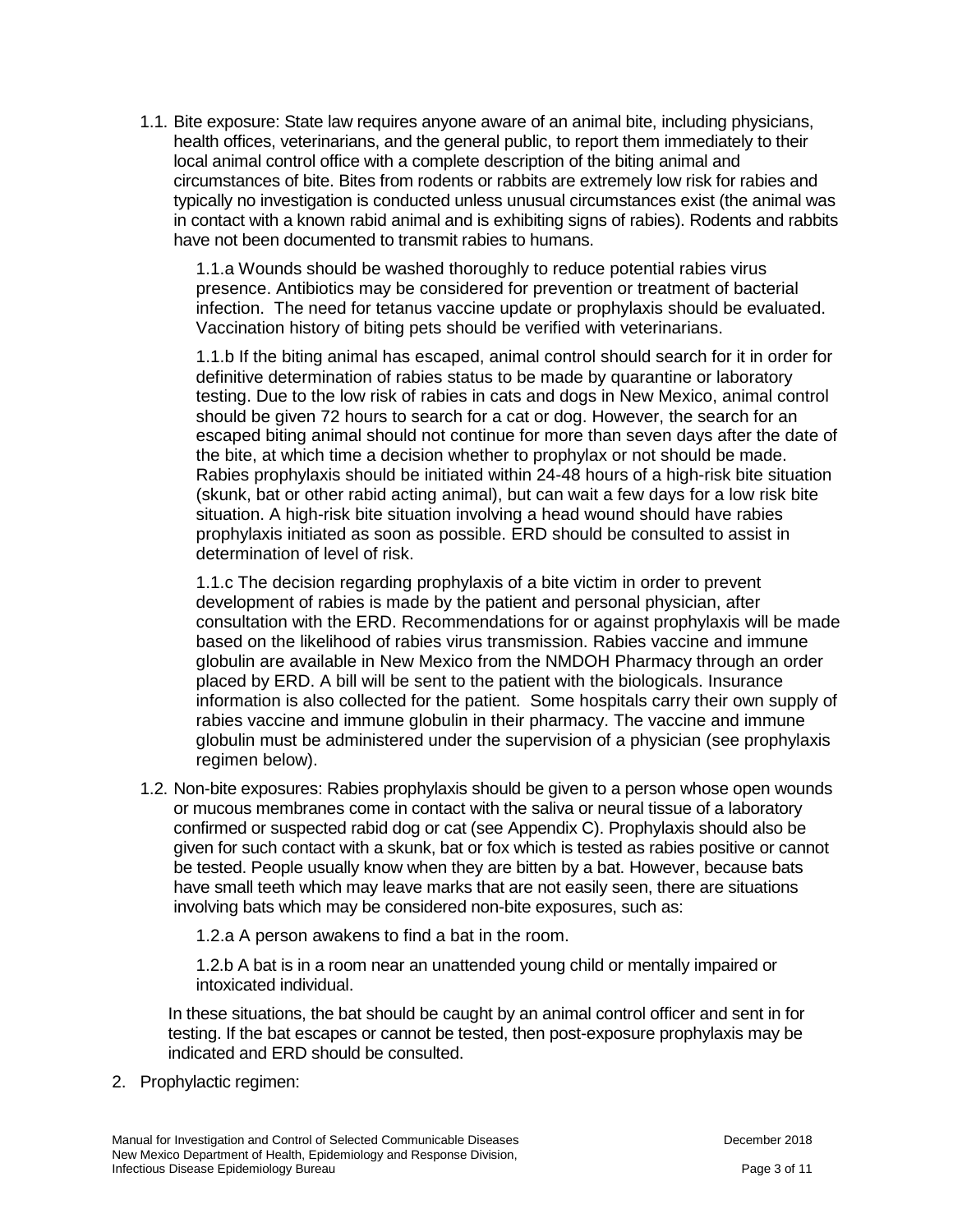- 2.1. No previous rabies vaccinations. For those without pre-exposure prophylaxis, postexposure rabies prophylaxis (PEP) consists of 1) human rabies immune globulin (HRIG) administered intramuscularly on day 0; and 2) four 1-mL doses of human rabies vaccine administered intramuscularly in the deltoid muscle on days 0 (same day as HRIG), 3, 7, and 14. For younger children, the outer aspect of the thigh may be used for rabies vaccine. The dose of HRIG is calculated as 0.0606 mL/lb. body weight (which converts to 20 IU per kilogram). Infiltrate as much of the dose of HRIG as anatomically possible into and around the site of the bite and inject the remainder intramuscularly in the deltoid or quadriceps (at a location other than that used for vaccine inoculation to minimize potential interference).
- 2.2. Because corticosteroids, other immunosuppressive agents, antimalarials, and immunosuppressive illnesses might reduce immune responses to rabies vaccines substantially, for persons with immunosuppression, rabies PEP should be administered using a 5-dose vaccine regimen (i.e., one dose of vaccine on days 0, 3, 7, 14, and 28). The patient should be managed in consultation with their physician and ERD as rabies virus-neutralizing antibody values may need to be checked to ensure that an acceptable antibody response has developed.
- 2.3. Previously rabies immunized. If post-exposure prophylaxis is indicated for a bite victim who has received the recommended pre-exposure regimen of human rabies vaccine, or has previously demonstrated rabies antibody, HRIG should not be given. Two one mL doses of rabies vaccine should be given intramuscularly on days 0 and 3.

### **Surveillance**

Case Definition:

*Laboratory criteria* - Detection by direct fluorescent antibody of viral antigens in a clinical specimen; or isolation of rabies virus from saliva, cerebrospinal fluid (CSF); or central nervous system tissue; or identification of a rabies-neutralizing antibody titer in the serum or CSF of an unvaccinated person.

*Confirmed* – a clinically compatible case that is laboratory confirmed.

Reporting:

Report all suspected or confirmed cases of rabies in humans or animals immediately to the Epidemiology and Response Division (ERD) at 505-827-0006. Information needed includes: patient's name, age, sex, race, ethnicity, home address, home phone number, occupation, and health care provider.

Case Investigation:

Use the CDC Possible Human Rabies Case Report Form to complete the investigation. Information should also be entered into NM-EDSS per established procedures.

### **Control Measures**

- 1. Case management
	- 1.1. Isolation: Contact isolation for oral secretions for the duration of illness. Immediate caregivers should be warned of the potential hazard of infection from saliva and should wear appropriate protection to avoid exposure from a patient's saliva.
	- 1.2. Prophylaxis: Not applicable.
- 2. Contact management

Manual for Investigation and Control of Selected Communicable Diseases **December 2018** December 2018 New Mexico Department of Health, Epidemiology and Response Division, Infectious Disease Epidemiology Bureau Page 4 of 11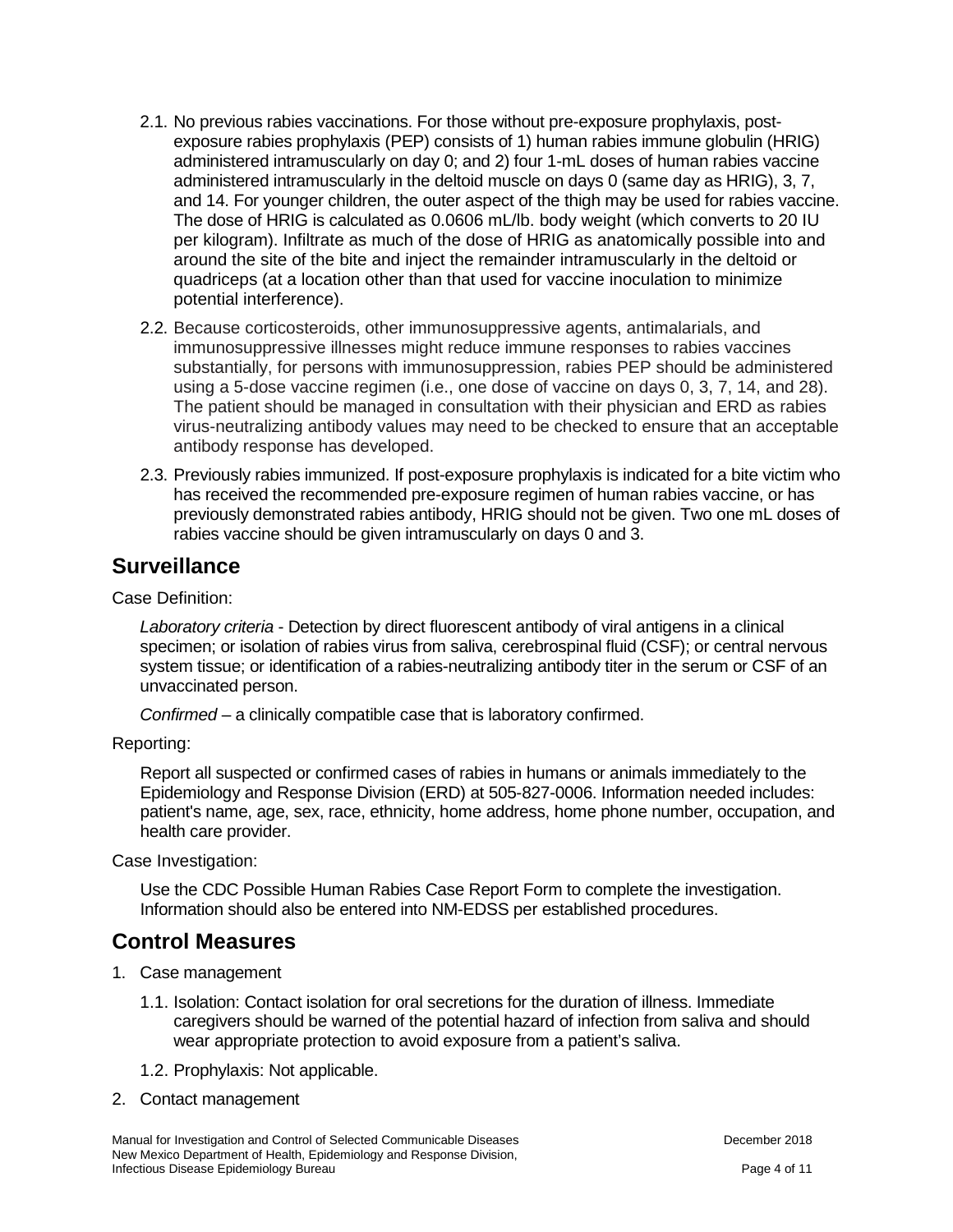- 2.1. Isolation: None required.
- 2.2. Prophylaxis: Refer to "Prophylaxis" section for instruction on post-exposure prophylaxis.
- 3. Prevention
	- 3.1. Immunization

3.1.a Dogs and cats. To reduce the risk of rabies infection and transmission in dogs and cats, the New Mexico Statutes and Regulations on Animal Control and Rabies requires rabies vaccination of all cats and dogs. Either the one-year or three-year vaccination protocol may be used based on the type of licensed vaccine administered. Documentation of vaccination by a veterinarian with a separate serially numbered certificate for each animal vaccinated is required. Information on each certificate should include: name of veterinarian, vaccine type, vaccine producer initials, name and address of owner, description of dog or cat vaccinated (i.e. gender, neuter status, color, breed, age); date of vaccination, and the expiration date for the period of immunity.

3.1.b Human Pre-exposure. Pre-exposure rabies prophylaxis (PRE-RP) is recommended for persons with increased risk of exposure to rabies virus. This includes veterinarians, animal control officers, professional trappers/hunters, and laboratory workers performing rabies testing. PRE-RP consists of three 1.0-mL injections of human rabies vaccine administered intramuscularly in the deltoid on days 0, 7, and either 21 or 28.

- $\circ$  For those concerned about waning immunity, serum titers can be checked through: Department of Veterinary Diagnosis, Veterinary Medical Center, College of Veterinary Medicine, Kansas State University, Manhattan, Kansas 66502 (785-532- 4483),<http://www.vet.k-state.edu/depts/dmp/service/rabies/rffit.htm>
- $\circ$  A one mL booster dose should be administered only if the serum titer fails to maintain a value of at least complete neutralization at a 1:5 serum dilution by the rapid fluorescent focus inhibition test, because immune complex-like allergic reactions (such as rashes, urticaria, and arthus) can occur.
- 3.2. Other Preventive Activities

3.2.a Appendix D offers guidelines for pets that have contact with wild animals which could possibly be rabid, either by bringing home a dead carcass, or biting or being bitten by a wild animal, or fighting with a wild animal.

3.2.b New Mexico Game and Fish Department has regulations that forbid any importation of skunks or raccoons into the state, by anyone, including private citizens, pet shops, breeders, and hunters without a permit. Upon routine inspection of pet shops, animal control officers should request the purchasing records for skunks or raccoons. If they were purchased outside of New Mexico, the New Mexico Game and Fish Department should be notified.

### **Appendices**

Appendix A. Guidelines for submitting animal heads for rabies testing to Scientific Laboratory Division (SLD)

Appendix B. Guidelines for quarantining biting dogs, cats, ferrets and livestock

Appendix C. Guidelines for estimating likelihood of a biting animal being rabid, for purposes of deciding on rabies treatment (Also consult ERD at 505-827-0006).

Appendix D. Guidelines for handling pets bitten by or interacting with wild animals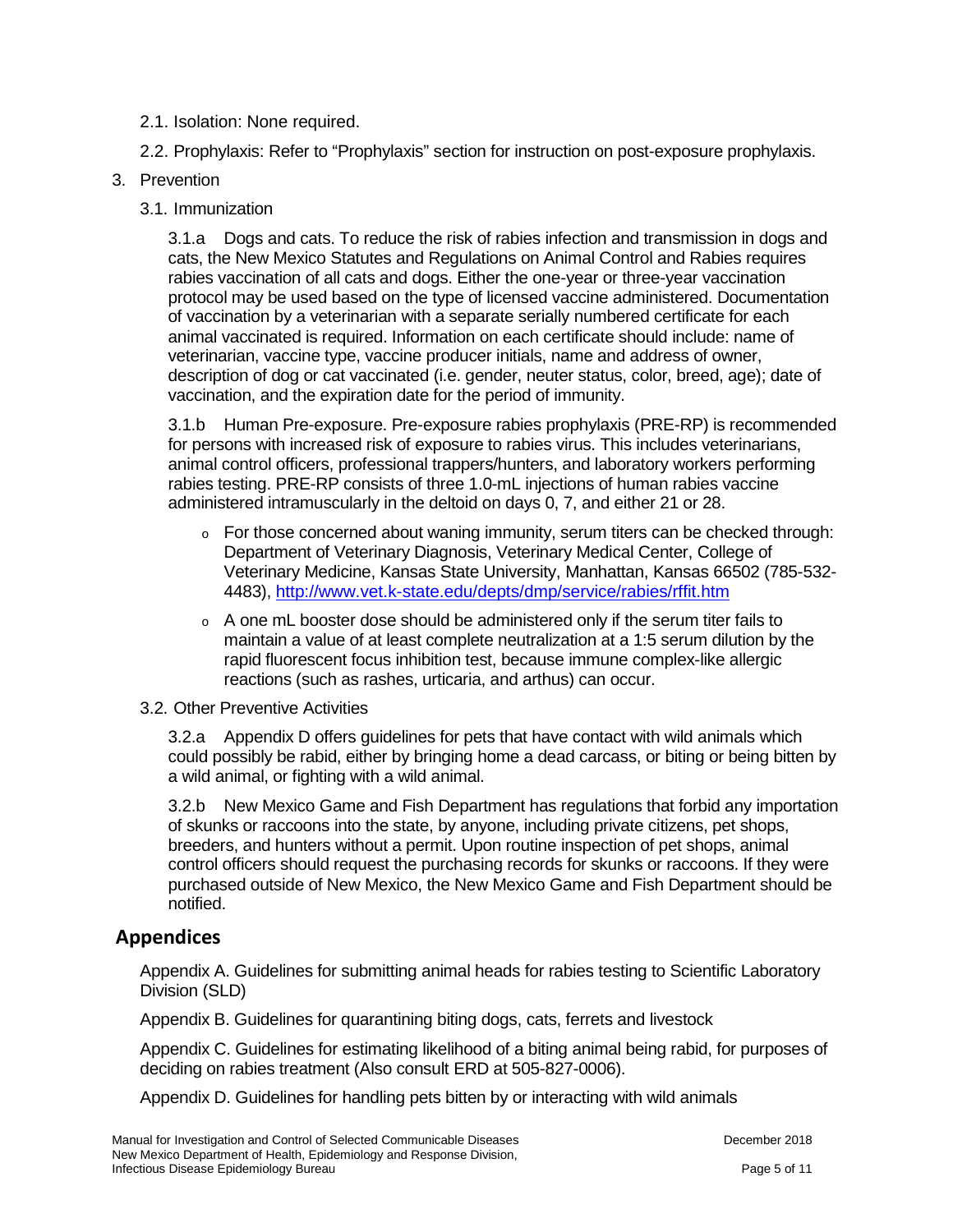### **References**

Compendium of Animal Rabies Prevention and Control, JAVMA • Vol 248 • No. 5 • March 1, 2016; 505-17.

Prophylaxis against rabies. N Engl J Med. 2004 Dec 16; 351(25):2626-35

CDC. Human rabies prevention—United States, 2008. Recommendations of the Advisory Committee on Immunization Practices (ACIP). MMWR Early release 2008; 57 [May 7, 2008]:1- 28.

CDC. Use of a Reduced (4-Dose) Vaccine Schedule for Postexposure Prophylaxis to Prevent Human Rabies, Recommendations of the Advisory Committee on Immunization Practices. MMWR 2010; 59(No. RR-2).

New Mexico Administrative Code: Title 7, Health; Chapter 4, Disease Control Requirements (Epidemiology); Part 2 Animal Control Requirements. Available at: <http://www.nmcpr.state.nm.us/nmac/parts/title07/07.004.0002.htm>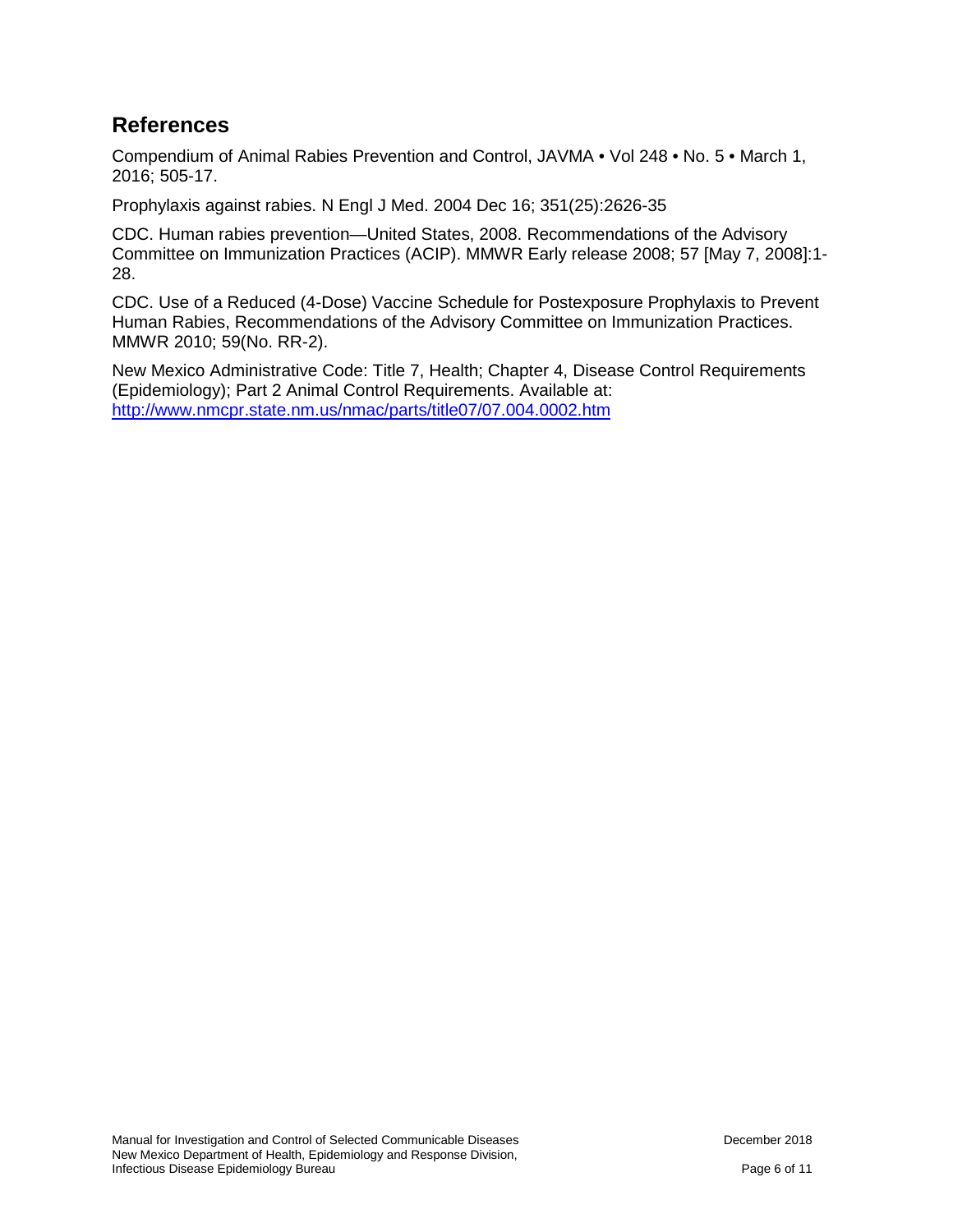#### **Appendix A: Guidelines for submitting animal heads for rabies testing to Scientific Laboratory Division (SLD)**

- 1. Testing is done by the Virology Section of the New Mexico Department of Health Scientific Laboratory Division (SLD), New Mexico Department of Health, 1101 Camino de Salud NE, Albuquerque, NM 87102, 505-383-9125.
- 2. The local animal control office or veterinarian can remove the head.
- 3. The heads should not be removed from bats; bats should be shipped whole. Bats must definitely be dead before shipping--hoping that they will smother in the shipping container is not sufficient.
- 4. Special metal containers supplied by SLD should be used. They are available at many animal control offices, local health offices, or from SLD. A sturdy Styrofoam container inside a cardboard box may be substituted if the metal container is not available. A rabies submission form and specific step-by-step instructions for packaging rabies specimens can be found on the SLD website: https://nmhealth.org/publication/view/help/1503/
- 5. The body and head should be refrigerated to prevent decomposition before shipping if shipping can be done within 72 hours of collection. If shipment will not occur until >72 hours, consult with the ERD regarding whether the specimen should be frozen prior to shipment.
- 6. The head should be shipped in the container along with a sufficient supply of ice packs.
- 7. Containers should be shipped as quickly as possible. The courier service should be used to ship containers from Monday – Thursday. Shipment of containers on Fridays or weekends should be done only after consultation with the ERD to determine the risk of rabies exposure. In low risk situations, the head should be kept refrigerated over the weekend and shipped on Monday.
- 8. Sometimes heads can be analyzed even if the animal has been dead for several days, particularly if the temperatures have been cold outside. If there is any chance brain tissue remains, find and/or dig up the biting animal and send the head to SLD.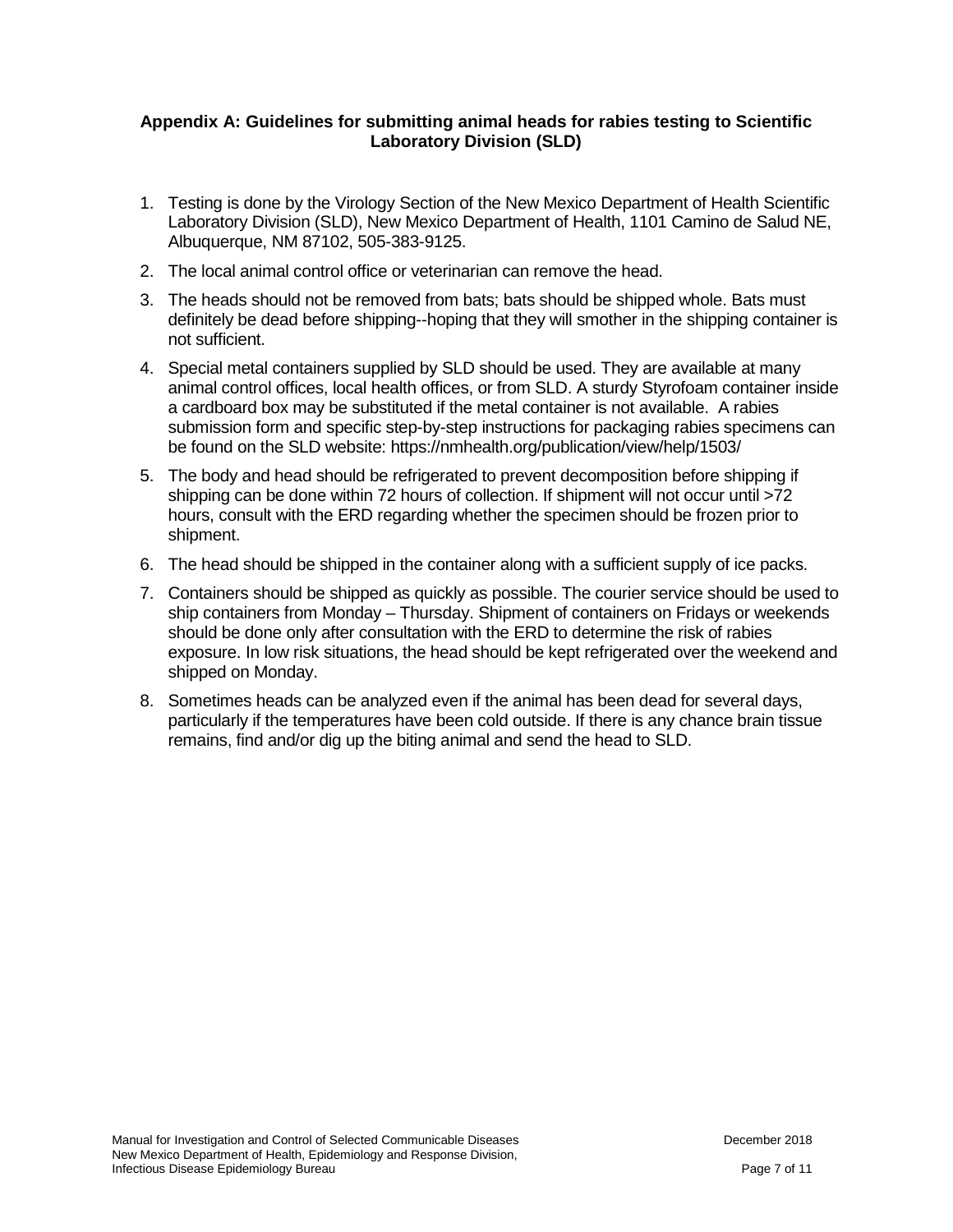#### **Appendix B: Guidelines for quarantining biting dogs, cats, ferrets and livestock**

- 1. Quarantine is preferable to testing heads as it eliminates the chance of shipping errors and laboratory errors. Local animal control has jurisdiction over where and how the quarantine is to be done.
- 2. The dog, cat, or ferret must be observed to remain healthy for 10 days after the bite. Livestock are evaluated on a case-by-case basis. If the livestock is acting normally and has no history of exposure to a rabid animal, it is usually recommended that the animal be quarantined and watched for 30 days.
- 3. If the pet or livestock becomes ill with signs of rabies during the quarantine, it must be euthanized and tested for rabies.
- 4. If it remains well, it is assumed to be rabies free.
- 5. Ideally, quarantine should take place at an animal control shelter, where chance of escape and contact with other animals or humans is eliminated. Livestock should be removed from open fields and penned up close to home where they can be observed daily.
- 6. If shelter quarantine for pets is not available, quarantine can take place elsewhere, such as at a veterinarian's clinic, kennel, or someone's home or fenced yard. However, these types of quarantine are less satisfactory, and must be approved by the local animal control officer.
- 7. Some jurisdictions may allow home quarantine of biting pets that are up-to-date on their vaccinations. (Up to date means having a current rabies certificate from a licensed veterinarian).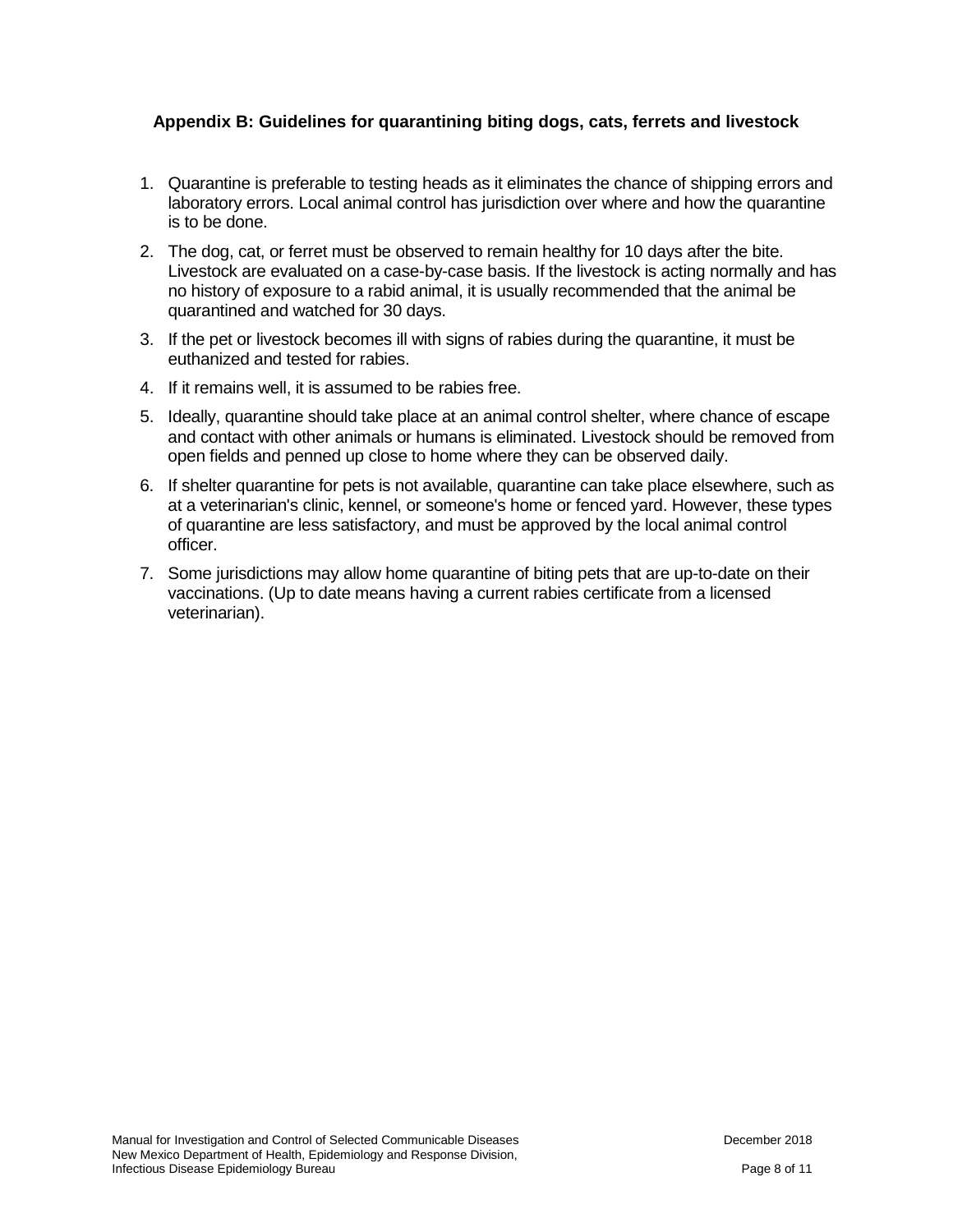#### **Appendix C: Guidelines for estimating likelihood of a biting animal being rabid, for purposes of deciding on rabies treatment (Consult Epidemiology and Response Division, 505-827-0006).**

If definitive assessment of rabies status cannot be made for a dog or cat because it has escaped, rabies treatment is usually not recommended in New Mexico because of the low incidence of dog and cat rabies, unless there are factors to cause concern the pet may have been rabid.

Information supportive of a biting dog or cat not being rabid include:

- 1. Healthy appearance.
- 2. Male or unneutered animal.
- 3. Chronically vicious animal, repeat biter.
- 4. Vaccinated.
- 5. Owned.
- 6. Provoked bite, such as: riding bikes; surprising animal; touching animal; running; entering animal's yard, vehicle, or house; handling animal's food; breaking up animal fight; helping injured animal.
- 7. Rabies in dogs, cats, and other species is rare in this geographical area.

Information supportive of an animal being rabid include:

- 1. Animal appearing ill.
- 2. Dog or cat which bites without any provocation (see above.)
- 3. Dog or cat approached the person rather than the person approaching the pet.
- 4. Frenzied biting behavior, jumping from one person/animal to another to bite.
- 5. Dog or cat has spent much time in wild, possibly interacting with wild animals.
- 6. Dog or cat has never been vaccinated.
- 7. Presence of rabies in dogs and cats, or other species (specifically skunks or bats) in the area. One example is Mexico and Texas border counties. Dog and cat bites from these areas should be considered to have a higher risk of rabies exposure unless the animal is tested by a US laboratory or quarantined by a US animal control agency.

Similar information regarding the circumstance of the bite, species of biting animal, and rates of rabies in the area can be used in estimating the chances of a biting wild animal being rabid. However, because of the higher rate of rabies in bats, skunks, raccoons, and foxes, treatment is usually recommended for bites from these species when they cannot be laboratory tested. Pet raccoons and skunks which have escaped from their homes and thus could have been exposed to rabies are included in this classification. Bites from other species that rarely are rabid in New Mexico are evaluated on a case-by-case basis (e.g., bears, cattle, horses).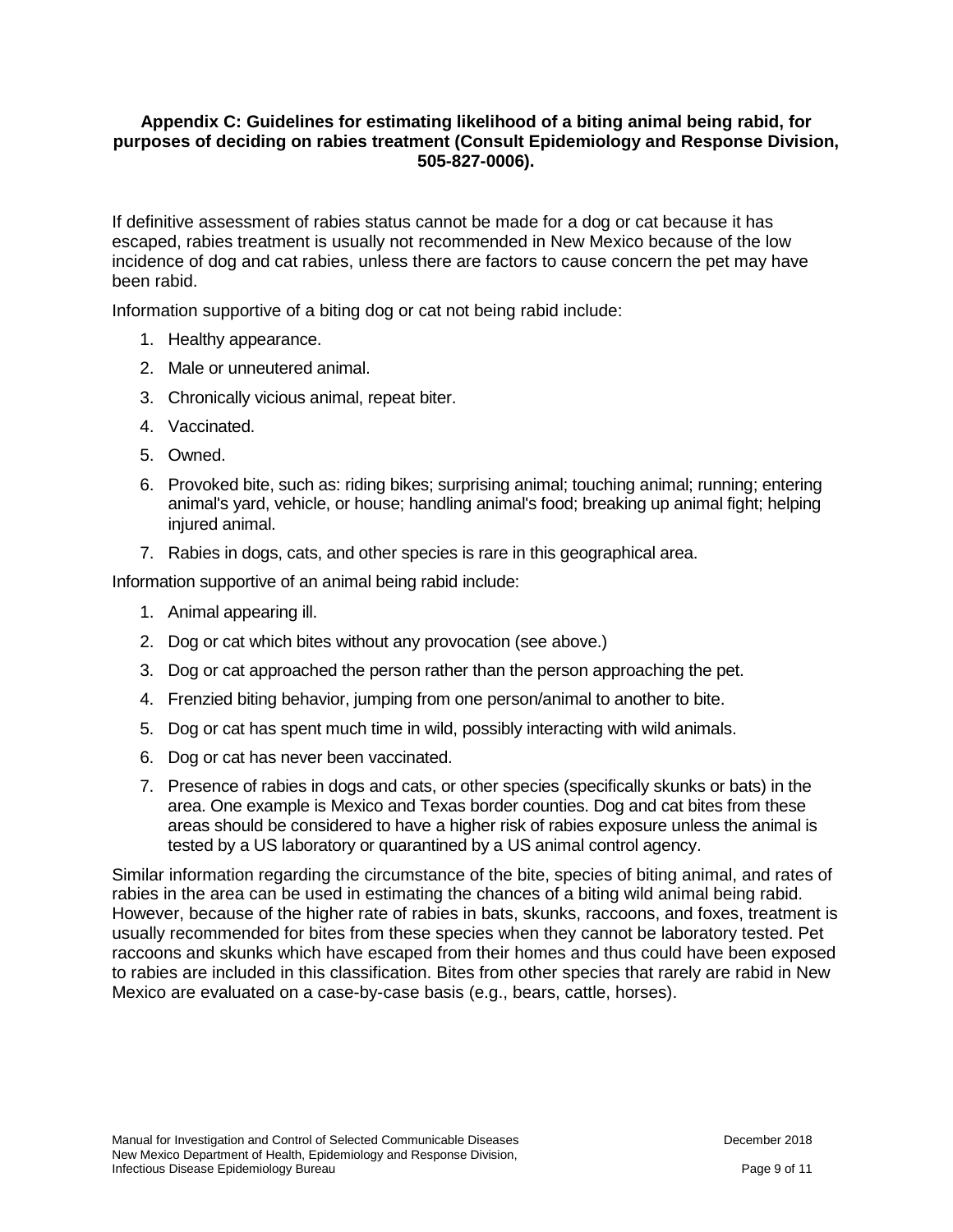#### **Appendix D: Guidelines for handling pets bitten by or interacting with wild animals**

- 1. The biting wild animal is immediately destroyed, and the head shipped to SLD for testing.
- 2. Pending test results at SLD, the owner may be advised or required to have the pet vaccinated for rabies, regardless of previous vaccination history. This may not prevent an unvaccinated pet from getting rabies.
- 3. A quarantine at home or elsewhere, where human contact and chance of escape is minimized or eliminated, may be required or recommended (see below.)
	- 3.1. The lifetime vaccination history is reviewed by the local veterinarian, since this will partially determine the type of quarantine.
	- 3.2. The type of quarantine is directed by the local animal control officer (local ordinances vary but cannot be less restrictive than state regulations) and approved by ERD.
	- 3.3. Compliance with the quarantine will be enforced by the local animal control officer, who will also release the pet from quarantine when it is completed.
- 4. The enforcement of the quarantine is as follows:
	- 4.1. Head of wild animal negative for rabies--no quarantine necessary.
	- 4.2. Head of wild animal not available for testing, and pet has adequate lifetime vaccination history (demonstrated immunity)—recommend booster dose of vaccine and discuss 45 day observation period.
	- 4.3. Head of wild animal not available for testing, or testing comes back as unsatisfactory, and pet does not have adequate lifetime vaccination history or immunity (as determined by consultation with the ERD zoonoses team) recommend euthanizing the pet or recommend rabies vaccination (within 96 hours of exposure) and strongly recommend four-month quarantine.
	- 4.4. Head of wild animal is positive for rabies, and pet has adequate lifetime vaccination history or demonstrated immunity—pet must receive booster dose of vaccine and be observed for 45 days. Head of wild animal is positive for rabies, and pet has never been vaccinated against rabies – strongly recommend euthanizing the pet or require a four-month strict isolation. Isolation in this context refers to confinement in an enclosure that precludes direct contact with people and other animals. Rabies vaccine should be administered upon entry into isolation to comply with pre-exposure vaccination requirements. Pets overdue for a booster vaccination will be evaluated on a case-by-case basis based upon severity of exposure, time elapsed since last vaccination, number of previous vaccinations, current health status, and local rabies epidemiology to determine the need for euthanasia or immediate revaccination and observation/isolation.
- 5. If it is uncertain whether a pet was bitten by a wild animal, test the wild animal if possible, vaccinate the pet, and suggest that a quarantine may be advisable (45-days if up-to-date or vaccinated previously, four months if not.)